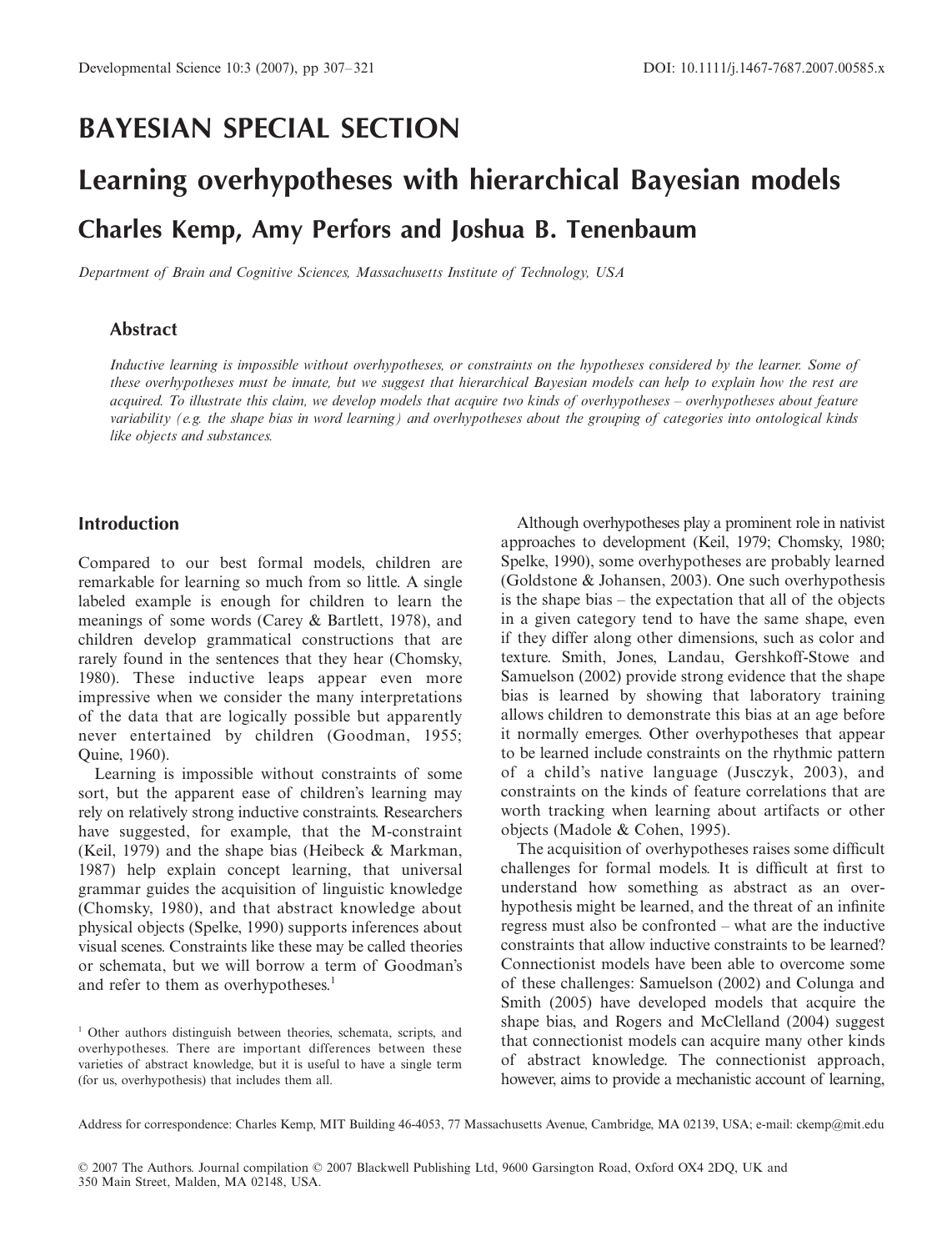and is not ideal for explaining the computational principles that support the acquisition of overhypotheses. Connectionist models, for instance, do not clearly distinguish between knowledge at different levels of abstraction, and it is difficult to analyze a successful model and decide which overhypotheses are responsible for its success, and how they might have been acquired.

This paper suggests that hierarchical Bayesian models (Good, 1980; Gelman, Carlin, Stern & Rubin, 2003) can help to explain the computational principles which allow overhypotheses to be learned. Hierarchical Bayesian models (HBMs) include representations at multiple levels of abstraction, and show how knowledge can be acquired at levels quite remote from the data given by experience. To illustrate these points, we describe one of the simplest possible HBMs and use it to suggest how overhypotheses about feature-variability (e.g. the shape bias) are acquired and used to support categorization. We also present an extension of this basic model that groups categories into ontological kinds (e.g. objects and substances) and discovers the features and the patterns of feature variability that are characteristic of each kind.

The hierarchical Bayesian approach shows how knowledge can be simultaneously acquired at multiple levels of abstraction, and may help to reconcile two competing approaches to cognitive development. The bottom-up approach suggests that concrete knowledge is available before abstract knowledge, and that abstract knowledge is acquired by generalizing over instances of concrete knowledge (Piaget & Inhelder, 1969; Smith *et al*., 2002; Karmiloff-Smith, 1992). One instance of this approach is the claim that perceptual categories are acquired before more abstract categories (Cohen, 1998; French, Mareschal, Mermillod & Quinn, 2004). An alternative approach – the top-down approach – suggests that abstract knowledge is sometimes available before more concrete knowledge is securely in place (Keil, 1998; Mandler, 2003). Mandler and McDonough (1993), for example, argue that infants form global categories like 'animal' and 'vehicle' before basic-level categories like 'rabbit' and 'car'. The hierarchical Bayesian approach provides a unifying framework that accommodates both top-down and bottom-up learning. More precisely, HBMs support the simultaneous acquisition of abstract and concrete knowledge, and allow for three possibilities: depending on the task and the data set, learning may be significantly faster for concrete knowledge than for abstract knowledge, about equally rapid for both kinds of knowledge, or significantly faster for abstract knowledge than for concrete knowledge. We use the simple model we develop to provide examples of all three cases.

# **Overhypotheses and HBMs**

Goodman introduces the notion of an overhypothesis with an example based on bags of colored marbles (Goodman, 1955). Suppose that S is a stack containing many bags of marbles. We empty several bags and discover that some bags contain black marbles, others contain white marbles, but that the marbles in each bag are uniform in color. We now choose a new bag – bag  $n$ and draw a single black marble from the bag. On its own, a single draw would provide little information about the contents of the new bag, but experience with previous bags may lead us to endorse the following hypothesis:

H: All marbles in bag *n* are black.

If asked to justify the hypothesis, we might invoke the following overhypothesis:

O: Each bag in stack *S* contains marbles that are uniform in color.

Goodman gives a precise definition of 'overhypothesis' but we use the term more generally to refer to any form of abstract knowledge that sets up a hypothesis space at a less abstract level. By this criterion, *O* is an overhypothesis since it sets up a space of hypotheses about the marbles in bag *n*: they could be uniformly black, uniformly white, uniformly green, and so on.

Hierarchical Bayesian models (Gelman *et al*., 2003) capture this notion of overhypothesis by allowing hypothesis spaces at several levels of abstraction. We give an informal introduction to this modeling approach, leaving all technical details for the next section. Suppose that we wish to explain how a certain kind of inference can be drawn from a given body of data. In Goodman's case, the data are observations of several bags (*yi* indicates the observations for bag *i*) and we are interested in the ability to predict the color of the next marble to be drawn from bag *n* (Figure 1a). The first step is to identify a kind of knowledge (level 1 knowledge) that explains the data and that supports the ability of interest. In Goodman's case, level 1 knowledge is knowledge about the color distribution of each bag (θ*<sup>i</sup>* indicates the color distribution for the *i*th bag).

We then ask how the level 1 knowledge might be acquired, and the answer will make reference to a more abstract body of knowledge (level 2 knowledge). For the marbles scenario, level 2 knowledge is knowledge about the distribution of the  $\theta$  variables. As described in the next section, this knowledge can be represented using two parameters,  $\alpha$  and  $\beta$  (Figure 1a). Roughly speaking,  $\alpha$  captures the extent to which the marbles in each individual bag are uniform in color, and  $\beta$  captures the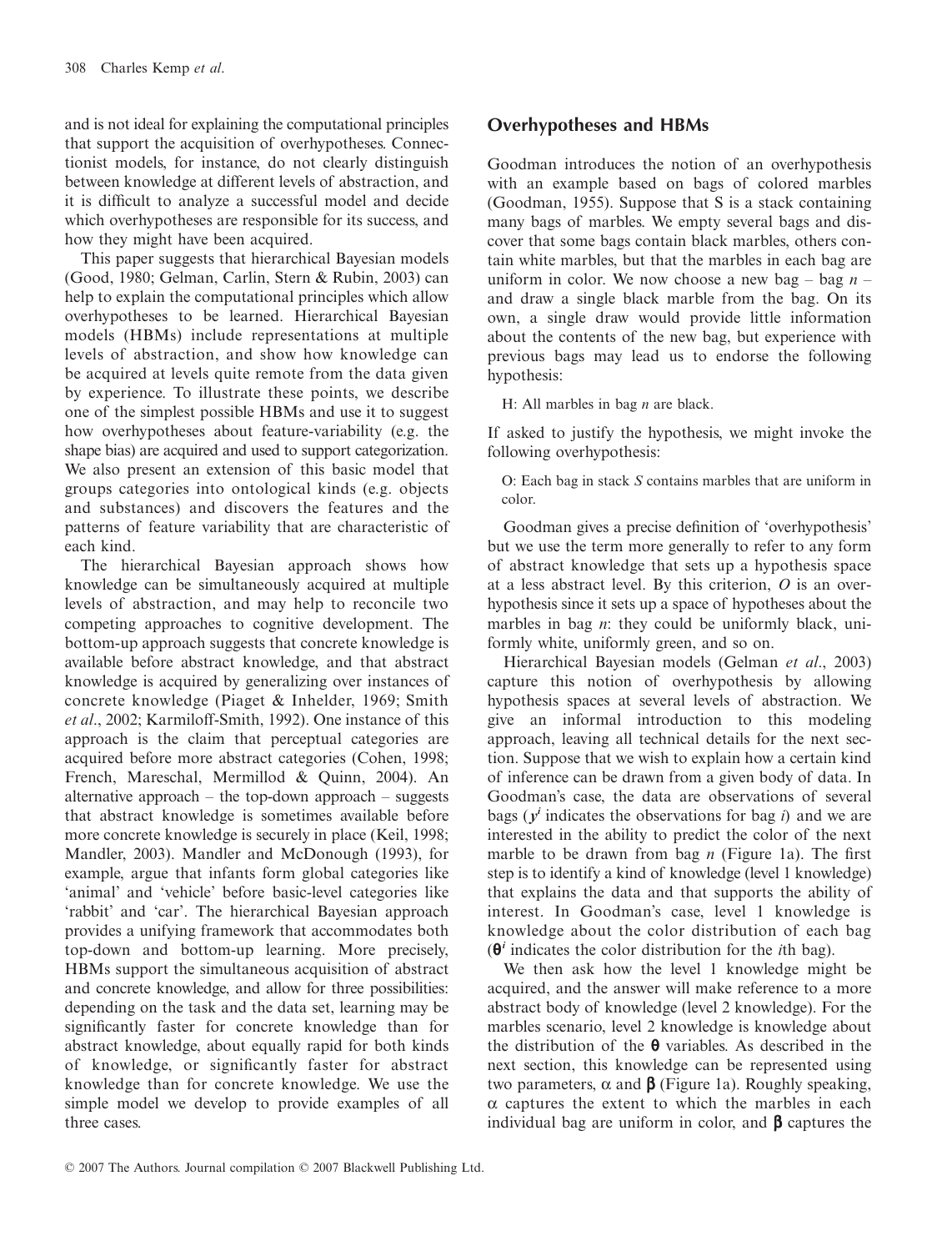

**Figure 1** *(a) A hierarchical Bayesian model. Each setting of (*α*,* β*) is an overhypothesis:* β *represents the color distribution across all categories, and* <sup>α</sup> *represents the variability in color within each category. (b) A model with separate overhypotheses for two ontological kinds meant to correspond loosely to objects and substances.* α*<sup>1</sup> represents knowledge about feature variability within the first ontological kind (object categories are homogeneous in shape but not in material), and* β*<sup>1</sup> captures the characteristic features of the entities belonging to the first kind (objects tend to be solid).*

average color distribution across the entire stack of bags. If we now go on to ask how the level 2 knowledge might be acquired, the answer will rely on a body of knowledge at an even higher level, level 3. In Figure 1a, this knowledge is represented by λ, which captures prior knowledge about the values of  $\alpha$  and  $\beta$ . The parameter  $λ$  and the pair  $(α, β)$  are both overhypotheses, since each sets up a hypothesis space at the next level down. We will assume that the level 3 knowledge is specified in advance, and show how an overhypothesis can be learned at level 2.

Within cognitive science, linguists have provided the most familiar example of this style of model building. Language comprehension can be explained using parse trees for individual sentences (level 1 knowledge). Parse trees, in turn, can be explained with reference to a grammar (level 2 knowledge), and the acquisition of this grammar can be explained with reference to Universal Grammar (level 3 knowledge). There are few settings where cognitive scientists have discussed more than three levels, but there is no principled reason to stop at level 3. Ideally, we should continue adding levels until the knowledge at the highest level is simple enough or general enough that it can be plausibly assumed to be innate.

As the grammar-learning example suggests, it has long been known that hierarchical models are capable in principle of explaining the acquisition of overhypotheses. The value of hierarchical *Bayesian* models (HBMs) is that they explain how overhypotheses can be acquired by rational statistical inference. Given observations at the lowest level of an HBM, statistical inference can be used to compute posterior distributions over entities at the higher levels. In the model of Figure 1a, for instance, acquiring an overhypothesis is a matter of acquiring knowledge at level 2. The posterior distribution  $p(\alpha, \beta | \nu)$ represents a normative belief about level 2 knowledge – the belief, given the data *y*, that the marbles in each bag are close to uniform in color.

From a computational perspective (Marr, 1982), the problem of overhypothesis acquisition can be reduced to a search problem. Given a space of possible overhypotheses, the acquisition problem can be solved by searching for the candidate (e.g. the pair  $(\alpha, \beta)$ ) with maximum posterior probability. The claim that the set of candidates is known in advance may seem inconsistent with the intuition that the repertoire of a learner can grow over time. Some formal models appear to capture this intuition: for example, the hypothesis space of a constructivist neural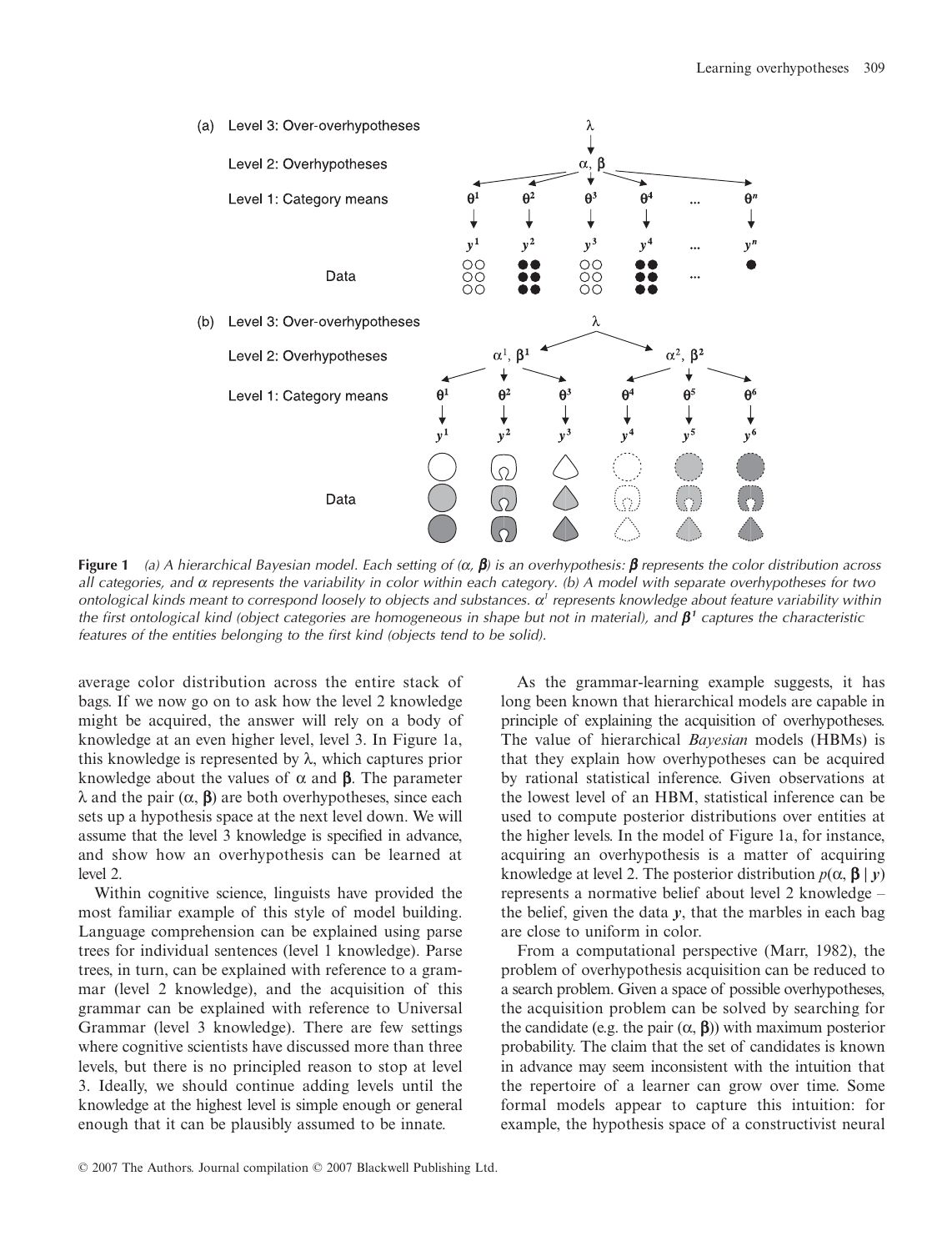network (Fahlman & Lebiere, 1990; Shultz, 2003) appears to grow when new units are added. The apparent inconsistency here rests on a mismatch between two possible definitions of 'hypothesis space'. At the level of computational theory, a hypothesis space represents the abstract potential of a learning system: if one imagines all possible streams of input that a learning system could receive, the hypothesis space includes all states of knowledge which the system could possibly reach. For a constructivist neural network, this notion of a hypothesis space includes all configurations that could be reached by adding new units. The second possible definition is often used when describing a process model. In this context, 'hypothesis space' often refers to the set of hypotheses that are currently entertained by the model, and this set will usually change over time. Since our goal is to develop computational theories, we will work with the abstract, static definition of 'hypothesis space', but it is important to note that our theories have many possible implementations, some of which appear just as dynamic and as flexible as constructivist neural networks. For example, one of our theories (Figure 1b) has implementations that can 'grow' by introducing new ontological kinds when new data are observed.

#### *A computational theory of feature variability*

We now describe one formal instantiation of the model in Figure 1a. There may be other ways to formalize overhypotheses about feature variability, but ours is perhaps the simplest account of how these overhypotheses can be acquired and simultaneously used to guide learning at lower levels. Suppose we are working with a set of *k* colors. Initially we set  $k = 2$  and use black and white as the colors. Let θ*<sup>i</sup>* indicate the true color distribution for the *i*th bag in the stack: if 60% of the marbles in bag 7 are black, then  $\mathbf{\theta}^7 = [0.6, 0.4]$ . Let  $y^i$  indicate a set of observations of the marbles in bag *i*. If we have drawn five marbles from bag 7 and all but one are black, then  $v^7 = [4, 1].$ 

We assume that  $v^i$  is drawn from a multinomial distribution with parameter θ*<sup>i</sup>* : in other words, the marbles responsible for the observations in  $y^i$  are drawn independently at random from the *i*th bag, and the color of each depends on the color distribution θ*<sup>i</sup>* for that bag. The vectors θ*<sup>i</sup>* are drawn from a Dirichlet distribution parameterized by a scalar  $\alpha$  and a vector **β**. The parameter  $\alpha$  determines the extent to which the colors in each bag tend to be uniform, and β represents the distribution of colors across the entire collection of bags (Figure 2). Each possible setting of  $(\alpha, \beta)$  is an overhypothesis, and to discover which of these settings is best we need to formalize our *a priori* expectations about the values of



**Figure 2** *The Dirichlet distribution serves as a prior on* θ*, the color distribution of a bag of marbles. Assume that there are two possible colors – black and white – and let*  $\theta_1$  *be the proportion of black marbles within the bag. Shown here are distributions on* θ*<sup>1</sup> when the parameters of the Dirichlet distribution (*<sup>α</sup> *and* β*) are systematically varied. When* <sup>α</sup> *is*  small, the marbles in each individual bag are near-uniform in *color* ( $\theta_1$  *is close to 0 or close to 1), and*  $\beta$  *determines the relative proportions of bags that are mostly black and bags that are mostly white. When* <sup>α</sup> *is large, the color distribution for any individual bag is expected to be close to the color distribution across the entire population of bags (*θ*<sup>1</sup> is close to* β*1).*

these variables. We use a uniform distribution on  $\beta$  and an exponential distribution on α, which captures a weak prior expectation that the marbles in any bag will tend to be uniform in color (Figure 3a.i). The mean of the exponential distribution is  $\lambda$ , and each possible setting of  $\lambda$  is an over-overhypothesis (Figure 1a), or an overhypothesis one level higher than the level of (α, β). The qualitative predictions of our model are relatively insensitive to changes in  $\lambda$ , and all simulations described in this paper use  $\lambda = 1$ .

So far, we have assumed that we are working with a single dimension – for Goodman, marble color. Suppose, however, that some marbles are made from metal and others are made from glass, and we are interested in material as well as color. A simple way to deal with multiple dimensions is to assume that each dimension is independently generated, and to introduce separate values of  $\alpha$  and  $\beta$  for each dimension. When working with multiple features, we often use  $\alpha$  to refer to the collection of  $\alpha$  values along all dimensions,  $\beta$  for the set of all β vectors, and *y* for the set of counts along all dimensions.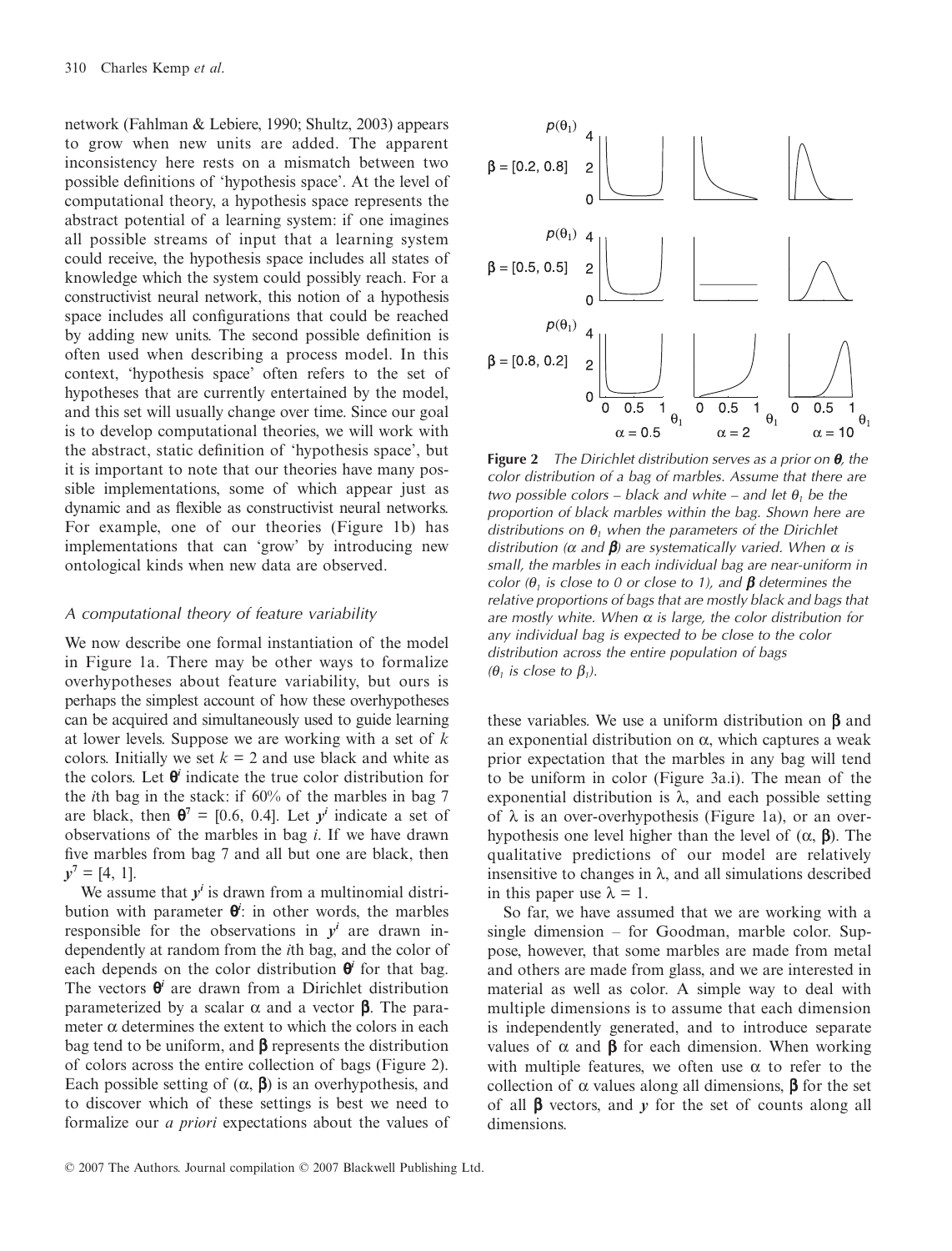

**Figure 3** *(a) Generalizations made by the model in Figure 1a. (i) Prior distributions on log(*α*),* β *and* θ*<sup>1</sup> indicate the model's expectations before any data have been observed; (ii) posterior distributions after observing 10 all-white bags and 10 all-black bags; (iii) posterior distributions after observing 20 mixed bags inspired by the obesity condition of the Barratos task. After observing 20 bags that are either all white or all black, the model realizes that most bags are near-uniform in color (*<sup>α</sup> *is small), and that about half of these bags are black (*β*<sup>1</sup> is around 0.5). These posterior distributions allow the model to predict that the proportion of black marbles in the new, sparsely observed bag (* $\theta_1^{new}$ *) is very close to 1. After observing 20 mixed bags, the model realizes that around 25% of marbles are black (*β*<sup>1</sup> is around 0.25), and that roughly 25% of the marbles in each individual bag are black (*<sup>α</sup> *is high). These posterior distributions allow the model to predict that the new, sparsely observed bag is likely to contain more white marbles than black marbles (* $\theta_1^{new}$  *is not close to 1). (b) Generalizations of a conventional Bayesian model that learns only at the level of* θ *(*<sup>α</sup> *and* β *are fixed). The model does not generalize correctly to new, sparsely observed bags: since* <sup>α</sup> *and* β *are fixed, observing 20 previous bags provides no information about a new bag, and the posterior distributions on*  $\theta_1^{new}$  *are identical for cases (ii) and (iii).*

To fit the model to data we assume that counts *y* are observed for one or more bags. Our goal is to compute the posterior distribution  $p(\alpha, \beta, {\theta}^i \mid y)$ : in other words, we wish to simultaneously discover level 2 knowledge about  $\alpha$  and  $\beta$  and level 1 knowledge about the color distribution θ*<sup>i</sup>* of each individual bag *i*. As described in the Appendix, inferences about  $\alpha$  and  $\beta$  can be made by drawing a sample from  $p(\alpha, \beta | y)$ , the posterior distribution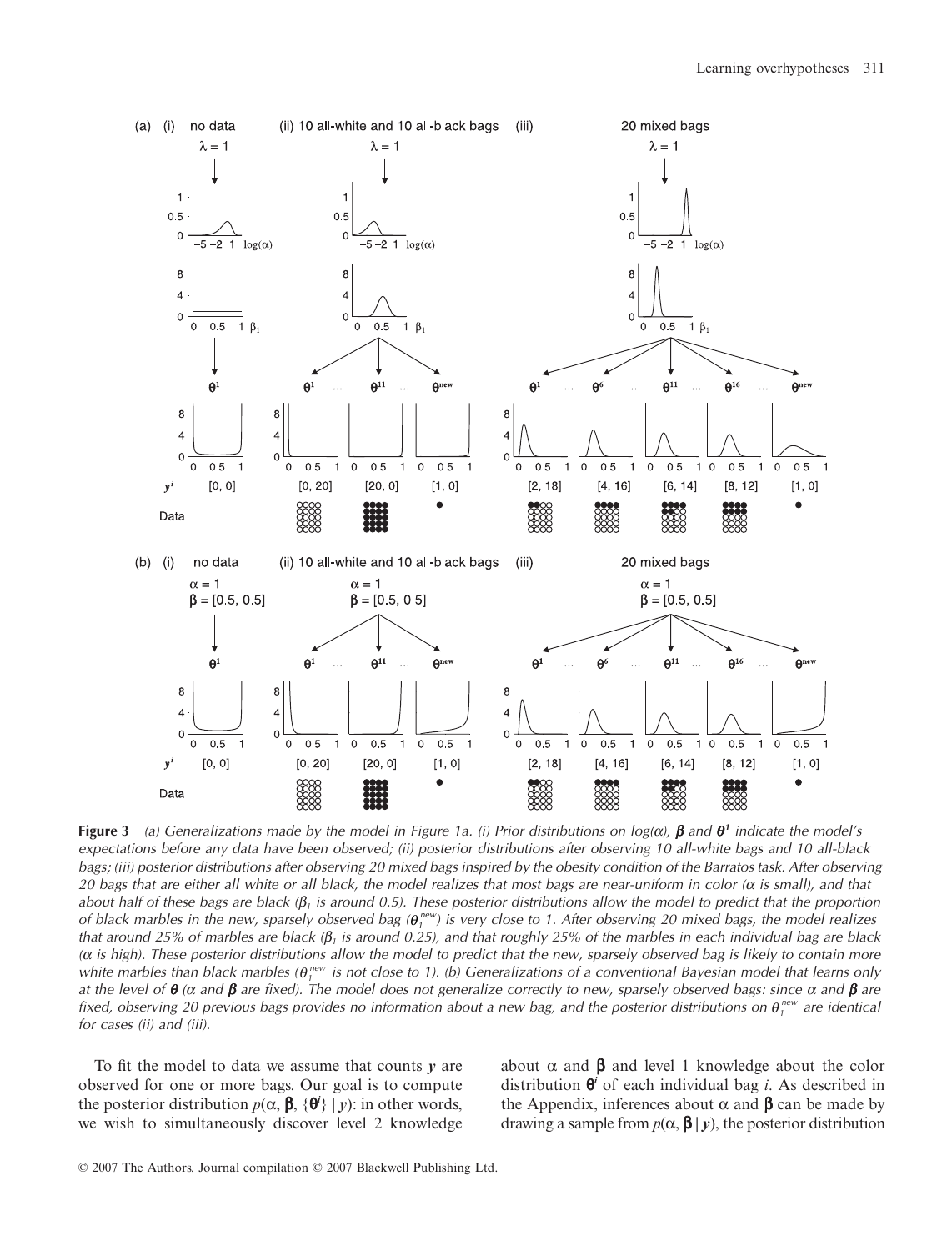on  $(α, β)$  given the observed data. Figures 3a.ii and 3a.iii show posterior distributions on  $log(\alpha)$  and  $\beta$  for two sets of counts. Inferences about θ*<sup>i</sup>* , the color distribution of bag *i*, can be computed by calculating the mean prediction made by all pairs  $(\alpha, \beta)$  in the sample. Note that this inference scheme is merely a convenient way of computing the predictions of our computational theory. Any computational theory can be implemented in many ways, and the particular implementation we have chosen is not intended as a process model.

#### **Modeling inductive reasoning**

Since Goodman, psychologists have confirmed that children (Macario, Shipley & Billman, 1990) and adults (Nisbett, Krantz, Jepson & Kunda, 1983) have overhypotheses about feature variability, and use them to make inductive leaps given very sparse data. We provide an initial demonstration of our model using data inspired by one of the tasks of Nisbett *et al*. (1983). As part of this task, participants were asked to imagine that they were exploring an island in the Southeastern Pacific, that they had encountered a single member of the Barratos tribe, and that this tribesman was brown and obese. Based on this single example, participants concluded that most Barratos were brown, but gave a much lower estimate of the proportion of obese Barratos (Figure 4). When asked to justify their responses, participants often said that tribespeople were homogeneous with respect to



**Figure 4** *Generalizations about a new tribe after observing 1, 3, or 20 obese, brown-skinned individuals from that tribe. Human generalizations are replotted from Nisbett et al. (1983). For each set of observations, our model learns a distribution over the feature proportions* θ<sup>new</sup> *for a new tribe (Figure 3a). Plotted here are the means of those distributions. A single observation allows the model to predict that most individuals in the new tribe have brown skin, but many more observations are needed before the model concludes that most tribe members are obese.*

color but heterogeneous with respect to body weight (Nisbett *et al*., 1983).

To apply our model to this task, we replace bags of marbles with tribes. Suppose we have observed 20 members from each of 20 tribes. Half the tribes are brown and the other half are white, but all of the individuals in a given tribe have the same skin color. Given these data, the posterior distribution on  $\alpha$  indicates that skin color tends to be homogeneous within tribes (i.e.  $\alpha$ is probably small) (Figure 3a.ii). Learning that  $\alpha$  is small allows the model to make strong predictions about a sparsely observed new tribe: having observed a single, brown-skinned member of a new tribe, the posterior distribution on θ**new** indicates that most members of the tribe are likely to be brown (Figures 3a.ii and 4). Note that the posterior distribution on θ**new** is almost as sharply peaked as the posterior distribution on  $\theta^{11}$ : the model has realized that observing one member of a new tribe is almost as informative as observing 20 members of that tribe.

Suppose now that obesity is a feature that varies within tribes: a quarter of the 20 tribes observed have an obesity rate of 10%, and the remaining quarters have rates of 20%, 30%, and 40%. Obesity is represented in our model as a second binary feature, and the posterior distributions on  $\alpha$  and  $\beta$  (Figure 3a.iii) indicate that obesity varies within tribes ( $α$  is high), and that the base rate of obesity is around  $25\%$  ( $\beta_1$  is around 0.25). Again, we can use these posterior distributions to make predictions about a new tribe, and now the model requires many observations before it concludes that most members of the new tribe are obese (Figure 4). Unlike the case in Figure 3a.ii, the model has learned that a single observation of a new tribe is not very informative, and the distribution on θ**new** is now similar to the average of the θ distributions for all previously observed tribes.

Accurate predictions about a new tribe depend critically on learning at both level 1 and level 2 (Figure 1a). Learning at level 1 is needed to incorporate the observation that the new tribe has at least one obese, brown-skinned member. Learning at level 2 is needed to discover that skin color is homogeneous within tribes but that obesity is not, and to discover the average rate of obesity across many tribes. Figure 3b shows inferences drawn by an alternative model that is unable to discover overhypotheses – instead, we fix  $\alpha$  and  $\beta$  to their expected values under the prior distributions used by our model. Since it cannot learn at level 2, this alternative model cannot incorporate any information about the 20 previous tribes when reasoning about a new tribe. As a result, it makes identical inferences about skin color and obesity – note that the distribution on θ**new** is the same in Figures 3b.ii and 3b.iii. Note also that the mean of this distribution (0.75) is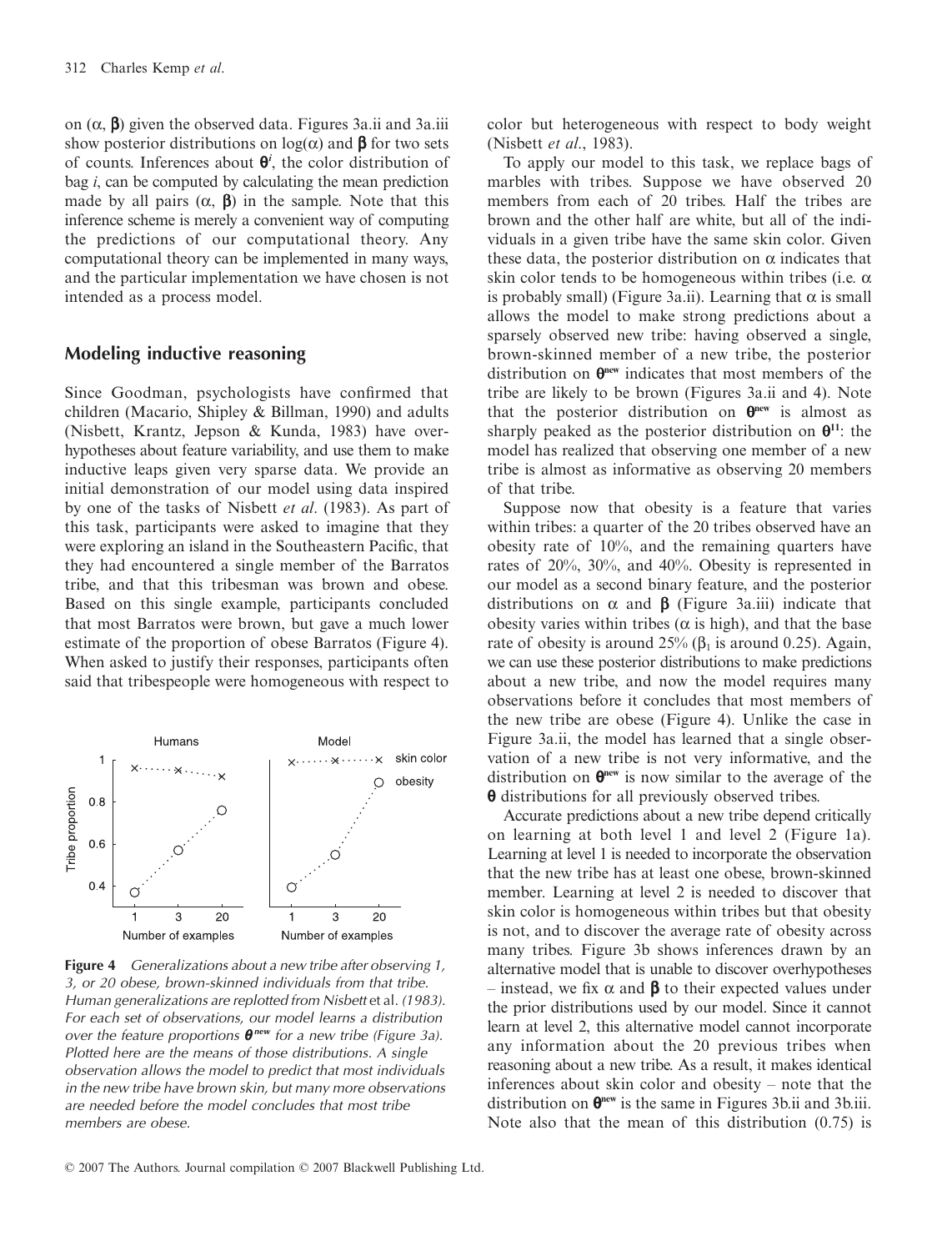lower than the mean of the distribution in Figure 3a.ii (0.99) – both models predict that most members of the new tribe have brown skin, but our model alone accounts for the human judgment that almost all members of the new tribe have brown skin (Figure 4).

#### **Learning the shape bias**

The Barratos task does not address an important kind of reasoning that overhypotheses support: reasoning about new feature values along known dimensions. Based on the data in Figure 1a, a learner could acquire at least two different overhypotheses: the first states that the marbles in each bag are uniform along the dimension of color, and the second states that the marbles in each bag are either all white or all black. One way to distinguish between these possibilities is to show the learner that a single green marble is drawn from a new bag. A learner with the first overhypothesis will predict that all marbles in the new bag are green, but a learner with the second overhypothesis will be lost.

There are many real-world problems that involve inferences about novel features. Children know, for example, that animals of the same species tend to make the same sound. Observing one horse neigh is enough to conclude that most horses neigh, even though a child may never have heard an animal neigh before (Shipley, 1993). Similarly, by the age of 24 months children show a 'shape bias': they know that shape tends to be homogeneous within object categories. Given a single exemplar of a novel object category, children extend the category label to similarly shaped objects ahead of objects that share the same texture or color as the exemplar (Heibeck & Markman, 1987; Landau, Smith & Jones, 1988).

The model in Figure 1a deals naturally with inferences like these. We illustrate using stimuli inspired by the work of Smith *et al*. (2002). In their first experiment, these authors trained 17-month-olds on two exemplars from each of four novel categories. Novel names (e.g. 'zup') were provided for each category, and the experimenter used phrases like 'this is a zup – let's put the zups in the wagon'. Within each category, the two exemplars had the same shape but differed in size, texture and color (Figure 5a). After eight weeks of training, the authors tested first-order generalization by presenting  $T_1$ , an exemplar from one of the training categories, and asking children to choose another object from the same category as  $T<sub>1</sub>$ . Three choice objects were provided, each of which matched  $T_1$  in exactly one feature (shape, texture or color) (Figure 5b). Children preferred the shape match, showing that they were sensitive to feature distributions within a known category. Smith



**Figure 5** *Learning the shape bias. (a) Training data based on Smith* et al. *(2002). Each column represents an object, and there are 10 possible colors, textures, and shapes, and 2 possible sizes. (b) First-order generalization was tested by presenting the model with exemplar* T*1, and asking it to choose which of three objects (a shape match, a texture match and a color match) was most likely to belong to the same category as* T*1. (c) Second-order generalization was tested using* T*2, an exemplar of a category that was not seen during training. (d) Model predictions for both generalization tasks. Each bar represents the probability that a choice object belongs to the same category as the test exemplar (probabilities have been normalized so that they sum to 1 across each set of choice objects). The model makes exact predictions about these probabilities: we computed 30 estimates of these predictions, and the error bars represent the standard error of the mean.*

*et al*. (2002) also tested second-order generalization by presenting children with  $T_2$ , an exemplar from a novel category (Figure 5c). Again, children preferred the shape match, revealing knowledge that shape in general is a reliable indicator of category membership. Note that this result depends critically on the training summarized by Figure 5a: 19-month-olds do not normally reveal a shape bias on tests of second-order generalization.

We supplied our model with counts  $y^i$  computed from the feature vectors in Figure 5a. For example,  $y<sup>1</sup>$  indicates that the data for category 1 include two observations of shape value 1, one observation of texture value 1, one observation of texture value 2, and so on. The key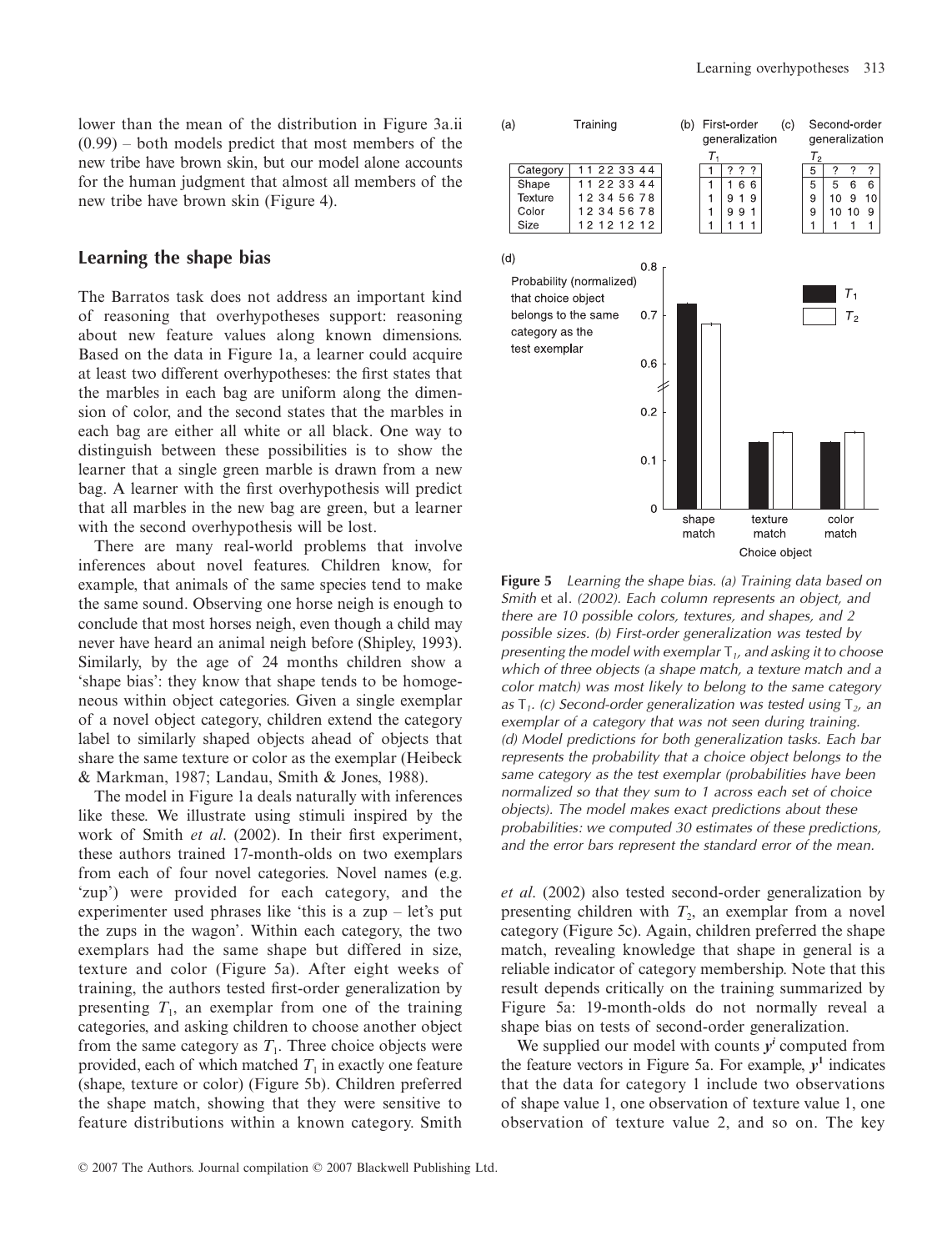modeling step is to allow for more values along each dimension than appear in the training set. This policy allows the model to handle shapes, colors and textures it has never seen during training, but assumes that the model is able to recognize a novel shape as a kind of shape, a novel color as a kind of color, and so on. We allowed for 10 shapes, 10 colors, 10 textures and two sizes: for example, the shape component of  $y<sup>1</sup>$  indicates that the observed exemplars of category 1 include two objects with shape value 1 and no objects with shape values 2 through 10.

Figure 5d shows the patterns of generalization predicted by the model. Smith *et al*. (2002) report that the shape match was chosen 88% (66%) of the time in the test of first-order generalization, and 70% (65%) of the time in the second-order task (percentages in parentheses represent results when the task was replicated as part of Experiment 2). Our model reproduces this general pattern: shape matches are preferred in both cases, and are preferred slightly more strongly in the test of first-order generalization.

Smith *et al*. (2002) also measured real-world generalization by tracking vocabulary growth over an 8-week period. They report that experience with the eight exemplars in Figure 5a led to a significant increase in the number of object names used by children. Our model helps to explain this striking result. Even though the training set includes only four categories, the results in Figure 5b show that it contains enough statistical information to establish or reinforce the shape bias, which can then support word learning in the real world. Similarly, our model explains why providing only two exemplars per category is sufficient. In fact, if the total number of exemplars is fixed, our model predicts that the best way to teach the shape bias is to provide just two exemplars per category. We illustrate by returning to the marbles scenario.

Each point in Figure 6a represents a simulation where 64 observations of marbles are evenly distributed over some number of bags. The marbles drawn from any given bag are uniform in color – black for half of the bags and white for the others. When 32 observations are provided for each of two bags (Figure 6b.i), the model is relatively certain about the color distributions of those bags, but cannot draw strong conclusions about the homogeneity of bags in general. When two observations are provided for each of 32 bags (Figure 6b.ii), the evidence about the composition of any single bag is weaker, but taken together, these observations provide strong support for the idea that  $\alpha$  is low and most bags are homogeneous. When just one observation is provided for each of 64 bags, the model has no information about color variability within bags, and the posterior distribution on  $\alpha$  is identical to the prior on  $\alpha$ , which has a mean value of 1. If the total number of observations is fixed, Figure 6a suggests that the best way to teach a learner that bags are homogeneous in general is to provide two observations for as many bags as possible. The U-shaped curve in Figure 6a is a novel prediction of our model, and could be tested in developmental experiments.

At least three outcomes are possible when learning proceeds in parallel at levels 1 and 2. Figure 6b.i is a case where the learner is more confident about level 1 knowledge than level 2 knowledge: note that the distributions for the two individual bags  $(\theta^1$  and  $\theta^2)$  are more tightly peaked than the distributions on α and β, which capture knowledge about bags in general. Figure 6b.ii is a case where the learner is relatively confident about the values of the variables at both levels. Figure 6b.iii is a case where the learner is more confident about level 2 than level 1. In this case, two observations are provided for each of 32 bags: 22 of the observed pairs are mixed, and there are five white pairs and five black pairs. The model is now relatively uncertain about the color distribution of any individual bag, but relatively certain about the values of  $\alpha$  and **β**. A second prediction of our model, then, is that learning can sometimes be faster at level 2 than at level 1. This prediction distinguishes the hierarchical Bayesian approach from bottom-up approaches to learning overhypotheses (e.g. the four-step method of Smith *et al*., 2002), which suggest that some of the variables at level 1 must be securely known before learning can take place at level 2.

Although our model provides some insight into the findings of Smith *et al*. (2002), it does not account for all of their results. Their second experiment includes a no-name condition where children received the same training as before (Figure 5a) except that category labels were not provided. Instead of naming the training objects, the experimenter used phrases like 'here is one, here is another – let's put them both in the wagon'. Children in this condition showed first-order but not second-order generalization, which supports the view that the shape bias reflects attention to shape in the context of naming (Smith, Jones & Landau, 1996). An alternative view is that the shape bias is not specifically linguistic: shape is important not because it is linked to naming in particular, but because it is a reliable cue to category membership (Ward, Becker, Hass & Vela, 1991; Bloom, 2000). Our model is consistent with this second view, and predicts that learning in the no-name condition should not have been impaired provided that children clearly understood which training objects belonged to the same category. This discrepancy between model predictions and empirical results calls for further work on both sides. On the modeling side, it is important to develop hierarchical models that allow an explicit and privileged role for linguistic information. On the empirical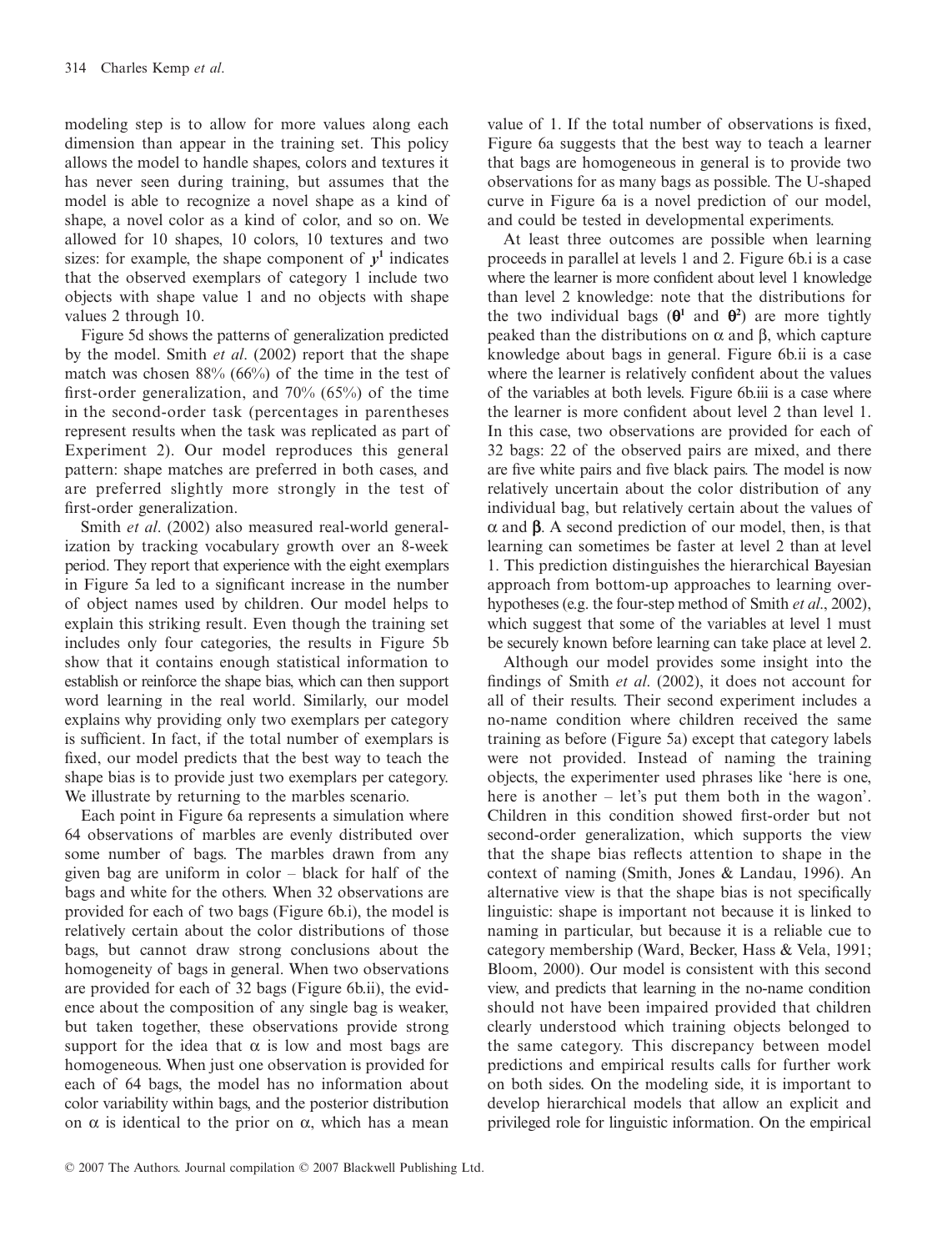

**Figure 6** *(a) Mean* <sup>α</sup> *values after observing 32 white marbles and 32 black marbles divided evenly across some number of homogeneous bags. The model is most confident that bags in general are homogeneous (i.e.* <sup>α</sup> *is low) when given two samples from each of 32 bags. (b) Three possible outcomes when learning occurs simultaneously at level 1 and level 2. (i) After observing two homogeneous bags, the model is more certain about the variables at level 1 than the variables at level 2. (ii) After observing pairs of marbles from 32 homogeneous bags, the model is fairly certain about both levels. (iii) After observing pairs of marbles from 32 bags (five white pairs, 22 mixed pairs, and five black pairs), the model is more certain about level 2 than level 1.*

side, it seems possible that children in the no-name condition did not achieve second-order generalization because they did not realize that each pair of identically shaped objects was supposed to represent a coherent category.2 Observing associations between similarly shaped objects may have led them only to conclude that shape was a

 $2$  For those who support an essentialist view of categories (Medin & Ortony, 1989; Bloom, 2000), the issue at stake is whether the identically shaped objects were believed to have the same essence. A shared name is one indication that two objects have the same essence, but other indications are possible – for example, children might be told 'Here's one and here's another. Look, they are both the same kind of thing. I wonder what they're called.'

salient feature of each of these objects, which would have been enough for them to pass the test of first-order generalization.

#### **Discovering ontological kinds**

The model in Figure 1a is a simple hierarchical model that acquires something like the shape bias, but to match the capacities of a child it is necessary to apply the shape bias selectively – to object categories, for example, but not to substance categories. Selective application of the shape bias appears to demand knowledge that categories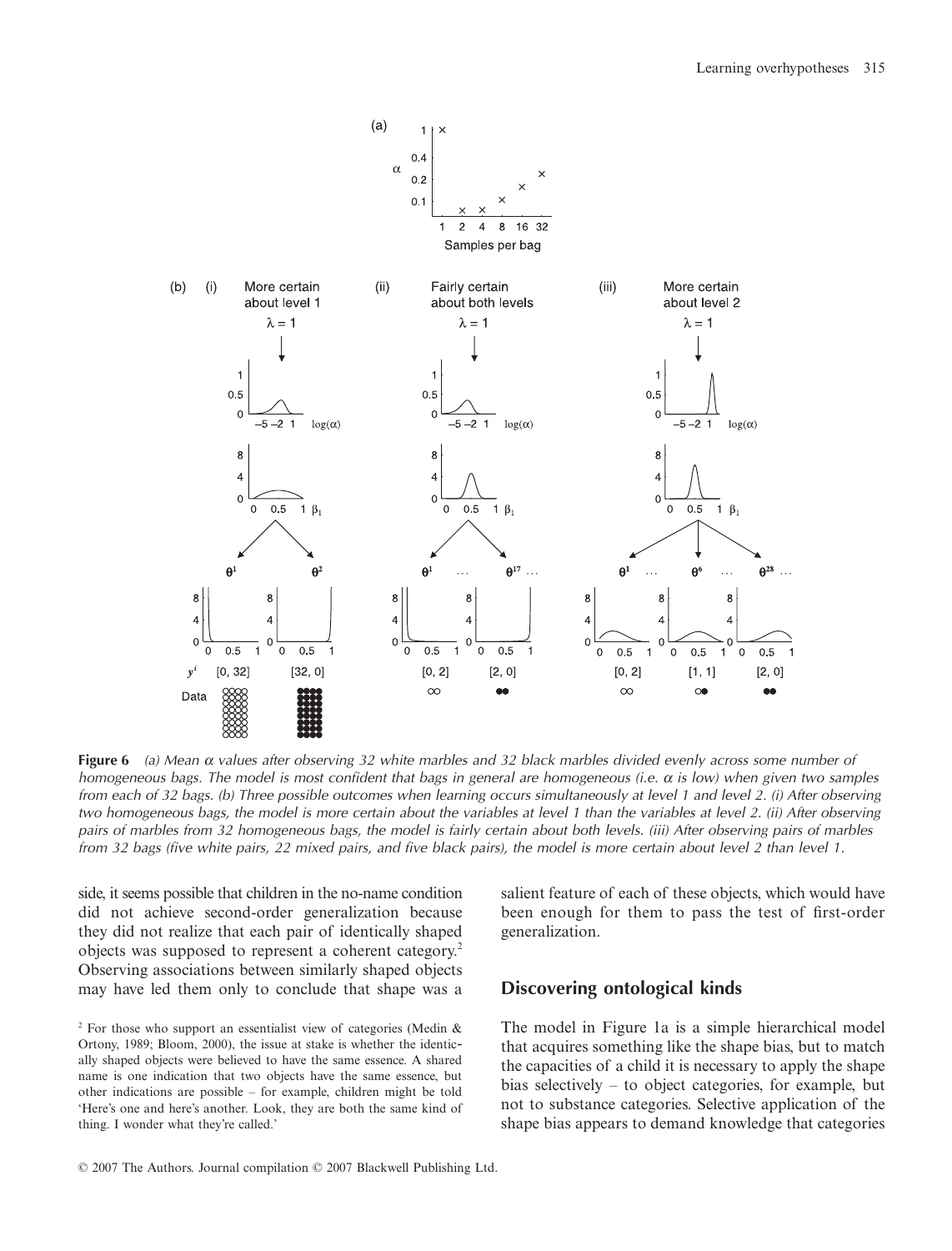are grouped into ontological kinds and that there are different patterns of feature variability within each kind. Before the age of 3, for instance, children appear to know that shape tends to be homogeneous within object categories but heterogeneous within substance categories (Soja, Carey & Spelke, 1991; Imai, Gentner & Uchida, 1994; Samuelson & Smith, 1999), that color tends to be homogeneous within substance categories but heterogeneous within object categories (Landau *et al*., 1988; Soja *et al*., 1991), and that both shape and texture tend to be homogeneous within animate categories (Jones, Smith & Landau, 1991).

Figure 1b shows how we can give our model the ability to discover ontological kinds. The model assumes that categories may be grouped into several ontological kinds, and that there is a separate  $\alpha^k$  and  $\beta^k$  for each ontological kind *k*. The model, however, is not told which categories belong to the same kind, and is not even told how many different kinds it should look for. Instead, we give it a prior distribution on the partition of categories into kinds (see the Appendix). This prior assigns some probability to all possible category partitions, but favors the simpler partitions – those that use a small number of kinds. To fit the model to data, we again assume that feature counts *y* are observed for one or more categories. Our goal is to simultaneously infer the partition of categories into kinds, along with the  $\alpha^k$  and  $\beta^k$  for each kind *k* and the feature distribution θ*<sup>i</sup>* for each category. The Appendix describes how these inferences can be carried out.

Jones and Smith (2002) have shown that training young children on a handful of suitably structured categories can promote the acquisition of ontological knowledge. We gave our model a data set of comparable size. During training, the model saw two exemplars from each of four categories: two object categories and two substance categories (Figure 7a). Exemplars of each object category were solid, matched in shape, and differed in material and size. Exemplars of each substance category were nonsolid, matched in material, and differed in shape and size. Second-order generalization was tested using exemplars from novel categories – one test exemplar (*S*) was solid and the other (*N*) was not (Figure 7b). Figure 7c shows that the model chooses a shape match for the solid exemplar and a material match for the non-solid exemplar.

Figure 7d confirms that the model correctly groups the stimuli into two ontological kinds: object categories and substance categories. This discovery is based on the characteristic features of ontological kinds (β) as well as patterns of feature variability within each kind (α). If the object categories are grouped into kind  $k$ ,  $\alpha^k$  indicates that shape is homogeneous within categories of that kind, and β*<sup>k</sup>* indicates that categories of that kind tend to be solid. The  $\beta$  parameter, then, is responsible for the



**Figure 7** *Learning a shape bias for solids and a material bias for non-solids. (a) Training data. (b) Second-order generalization was tested using solid and non-solid exemplars (S, N). In each case, two choice objects were provided – a shape match and a material match. (c) The model chooses the shape match given the solid exemplar and the material match given the non-solid exemplar. The model makes exact predictions about the probabilities plotted, and the error bars represent standard error across 8 estimates of these probabilities. (d) The model groups the categories into two kinds: objects (categories 1, 2 and 5) and substances (categories 3, 4 and 6). Entry (i, j) in the matrix is the posterior probability that categories i and j belong to the same ontological kind (light colors indicate high probabilities).*

inference that the category including *S* should be grouped with the two object categories, since all three categories contain solid objects.

The results in Figure 7 predict that a training regime with a small number of categories and exemplars should allow children to simultaneously acquire a shape bias for solids and a material bias for substances. Samuelson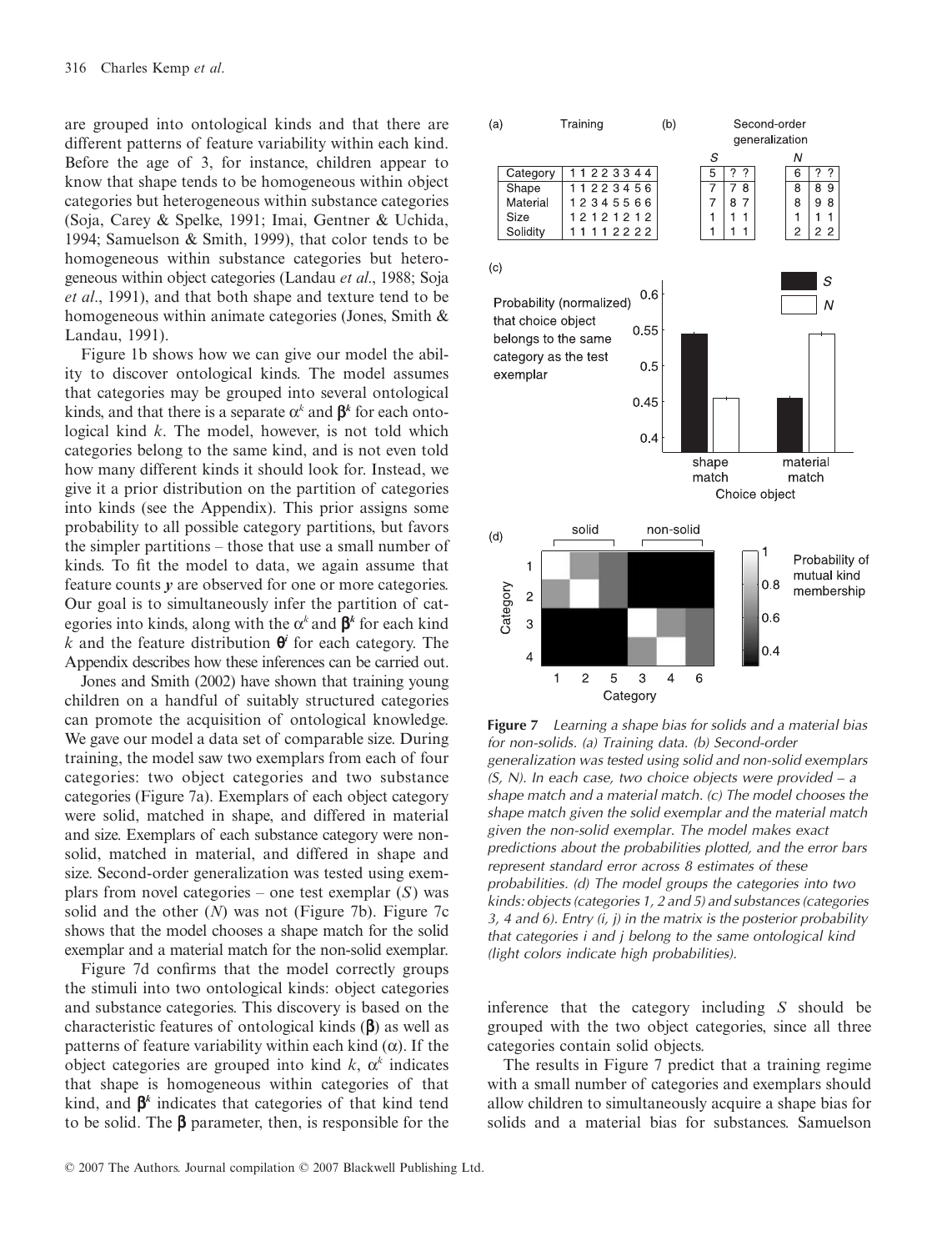(2002) ran a related study where she attempted to teach one group of children a precocious shape bias and another a precocious material bias. Only the shape bias was learned, suggesting that the shape bias is easier to teach than the material bias, but leaving open the possibility that the material bias could have been acquired with more training. Simultaneously teaching a shape bias for solids and a material bias for substances may raise some difficult practical challenges, but Jones and Smith (2002) have shown that children can simultaneously learn two kind-specific biases. By the end of their training study, children had learned that names for animate exemplars (exemplars with eyes) should be generalized according to shape and texture, and that names for objects (exemplars without eyes) should be generalized only according to shape. Our model accounts for these results: given the data provided to the children in these experiments, it discovers that there are two ontological kinds, and makes selective generalizations depending on whether or not a novel exemplar has eyes.

## **Related models**

Our models address tasks that have been previously modeled by Colunga and Smith (2005). These authors develop a connectionist network that acquires a shape bias for solid objects and a material bias for non-solid objects. The network uses a set of hidden nodes to capture high-order correlations between nodes representing the shape, material, and solidity of a collection of training objects, and generates results similar to Figure 7c when asked to make predictions about novel objects. Our model is similar to this connectionist model in several respects: both models show that abstract knowledge can be acquired, and both models are statistical, which allows them to deal with noise and uncertainty and to make graded generalizations. These models, however, differ in at least two important respects.

First, the two models aim to provide different kinds of explanations. Our contribution is entirely at the level of computational theory (Marr, 1982), and we have not attempted to specify the psychological mechanisms by which our model might be implemented. Colunga and Smith (2005) describe a process model that uses a biologically inspired learning algorithm, but provide no formal description of the problem to be solved. Their network can probably be viewed as an approximate implementation of some computational theory,<sup>3</sup> but the

underlying computational theory may not be ideal for the problem of word learning. For instance, it is not clear that the network adequately captures the notion of a category. In tests of second-order generalization (e.g. Figure 7c), our model is able to compute the probability that a choice object belongs to the same category as the test exemplar. Colunga and Smith (2005) compute model predictions by comparing the similarity between hidden-layer activations for the choice object and the test exemplar. Objects in the same category may often turn out to have similar representations, but there are some well-known cases where similarity and categorization diverge (Keil, 1989; Rips, 1989).

A second limitation of the connectionist approach is that it does not extend naturally to contexts where structured representations are required. We defined models that generate scalars (α) and vectors ( $\beta$ ,  $\theta$ ,  $\nu$ ), but hierarchical probabilistic models can generate many other kinds of representations, including taxonomies (Kemp, Perfors & Tenenbaum, 2004), ontologies (Schmidt, Kemp & Tenenbaum, 2006), causal networks (Mansinghka, Kemp, Tenenbaum & Griffiths, 2006), parse trees (Perfors, Tenenbaum & Regier, 2006), and logical theories (Milch, Marthi, Russell, Sontag, Ong & Kolobov, 2005). Many overhypotheses correspond to constraints on structured representations: for example, the M-constraint states that ontological knowledge is better described by a tree structure than by a set of arbitrarily overlapping clusters (Keil, 1979), and Universal Grammar may include many overhypotheses that constrain the structure of possible grammars. Hierarchical Bayesian models may eventually explain how overhypotheses like these might be acquired, and Schmidt *et al*. (2006) and Perfors *et al*. (2006) describe some initial steps towards this goal.

Previous researchers have developed Bayesian models of categorization (Anderson, 1991) and word learning (Tenenbaum & Xu, 2000), and our work continues in this tradition. The hierarchical approach, however, attempts to address a problem raised by most Bayesian models of cognition. In terms of our hierarchical framework, a conventional Bayesian model incorporates two levels of knowledge: the elements in its hypothesis space represent level 1 knowledge, and the prior (generally fixed) represents knowledge at level 2. One common reservation about Bayesian models is that different priors account for different patterns of data, and the success of any given Bayesian model depends critically on the modeler's ability to choose the right prior. Hierarchical models disarm this objection by showing that knowledge at level 2 need not be specified in advance, but can be learned from raw data.

Hierarchical Bayesian models (HBMs) still rely on some prior knowledge, since the prior at the highest level

<sup>&</sup>lt;sup>3</sup> The network used by Colunga and Smith (2005) is related to a Boltzmann machine (Ackley, Hinton & Sejnowski, 1985), which is an exact implementation of a known computational theory.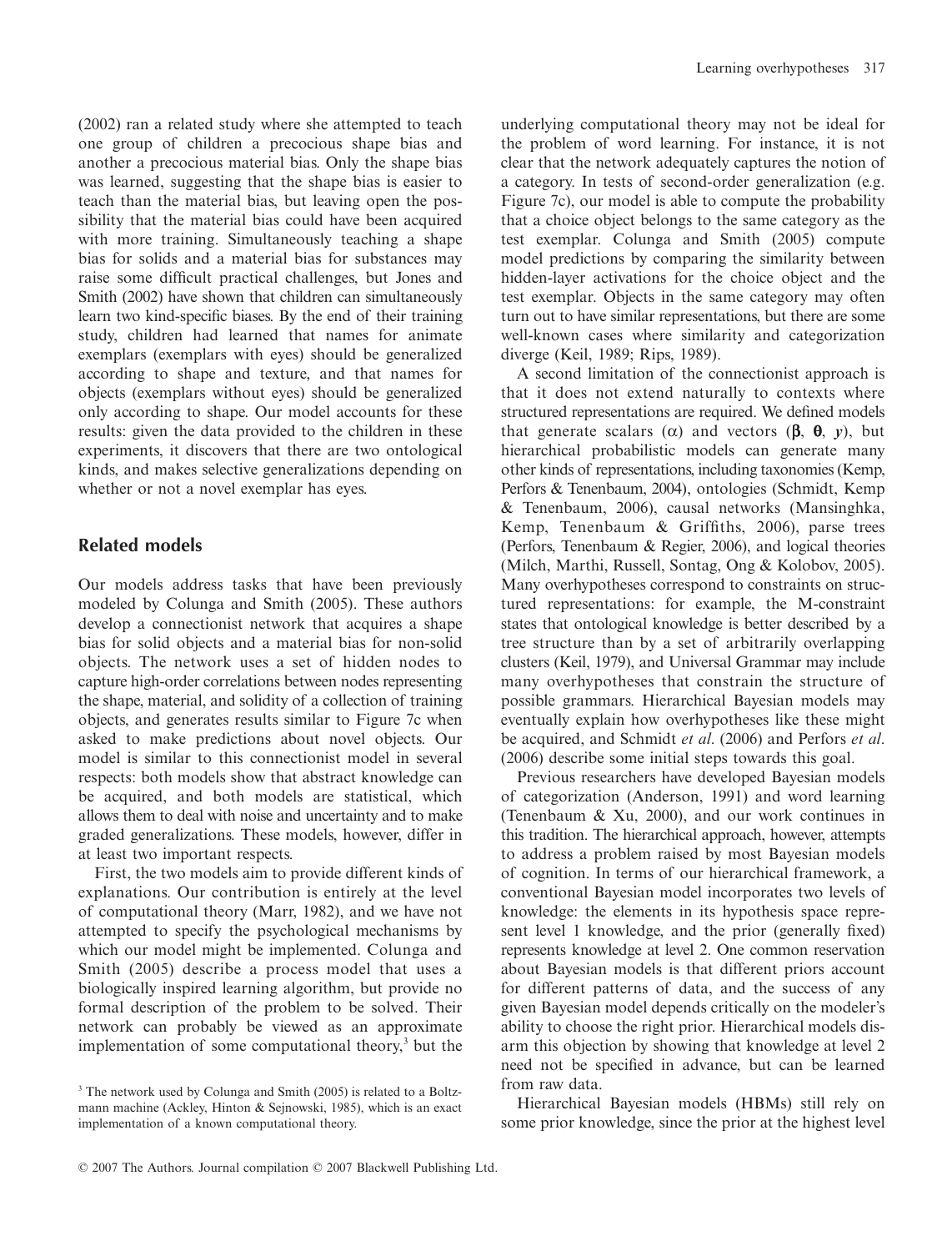must be specified in advance. The ultimate goal, however, is to design models where this prior is simple enough to be unobjectionable. Our models demonstrate that HBMs can sometimes rely on much simpler priors than conventional Bayesian models. If we were only interested in inferences about level 1 knowledge (inferences about the θ*<sup>i</sup>* for each bag *i*), α and β (Figure 1a) would not be essential: in other words, a conventional Bayesian model could mimic the predictions of our model if it used the right prior distribution on the set {θ*<sup>i</sup>* }. If specified directly, however, this prior would look extremely complicated – much more complicated, for example, than the prior used by the conventional model in Figure 3b, which assumes that all the θ*<sup>i</sup>* are independent. We avoided this problem by specifying the prior on {θ*<sup>i</sup>* } *indirectly*. We introduced an extra layer of abstraction – the layer including  $\alpha$  and  $\beta$  – and placed simple priors on these variables. These simple distributions on  $\alpha$  and β induce a complicated prior distribution on {θ*<sup>i</sup>* } – the same distribution that a conventional Bayesian model would have to specify directly.

# **Beyond feature variability**

In order to establish the generality of the hierarchical Bayesian approach to development, it will be necessary to develop HBMs that account for the acquisition of overhypotheses in many different domains. Much work remains to be done, but HBMs have recently been applied to several different problems. Perfors *et al*. (2006) present a hierarchical model that discovers whether a corpus of child-directed speech is better described by a regular grammar or a context-free grammar. Discovering abstract properties of the underlying grammar may help language learners zero in on a specific grammar that accounts well for the data they have observed. The Mconstraint (Keil, 1979) may help children learn which entities and predicates can be sensibly paired, and Schmidt *et al*. (2006) have argued that this constraint may be learnable from raw data. Finally, knowledge about causal types (e.g. diseases and symptoms) and relationships between these types (diseases cause symptoms) places useful constraints on causal learning: for instance, a learner need not consider causal networks that state that lung cancer causes smoking. Mansinghka *et al*. (2006) describe an HBM that uses raw co-occurrence data to discover abstract knowledge about causal types.

Future work should also explore the ability of HBMs to learn simultaneously at several levels of abstraction. Figure 6b illustrates three possible patterns of learning: the third makes the surprising prediction that abstract knowledge can sometimes be acquired faster than

knowledge at lower levels of abstraction. When abstract knowledge is available very early in development, a natural conclusion is that the knowledge is innate. HBMs suggest a possible alternative: in some cases, abstract knowledge may appear to be innate only because it is acquired much faster than knowledge at lower levels of abstraction. This possibility may apply in situations where a child has access to a large number of sparse or noisy observations – any individual observation may be difficult to interpret, but taken together they may provide strong support for a general conclusion. For example, a hierarchical Bayesian model of grammar induction may be able to explain how a child becomes confident about some property of a grammar even though most of the individual sentences that support this conclusion are poorly understood. Similarly, a hierarchical approach may explain how a child can learn that visual objects are cohesive, bounded and rigid (cf. Spelke, 1990) before developing a detailed understanding of the appearance and motion of any individual object.

## **Conclusion**

The hierarchical Bayesian approach is familiar to statisticians (Good, 1980), but is just beginning to be explored as a framework for modeling human learning and reasoning (Tenenbaum, Griffiths & Kemp, 2006; Lee, 2006). Ultimately, hierarchical Bayesian models may help to explain the acquisition of overhypotheses across a broad range of domains. We focused on overhypotheses about feature variability, and presented HBMs that help explain the acquisition of the shape bias, and the acquisition of overhypotheses about feature variability within ontological kinds.

Although we suggested that overhypotheses can be learned by HBMs, we do not claim that overhypotheses can be generated out of thin air. Any HBM will assume that the process by which each level is generated from the level above is known, and that the prior at the topmost level is provided. Any account of induction must rely on some initial knowledge: the real question for a learning framework is whether it allows us to build models that require no initial assumptions beyond those we are willing to make. Whether the hierarchical Bayesian approach will meet this challenge is not yet clear, but it deserves to be put to the test.

#### **Appendix**

The model in Figure 1a is known to statisticians as a Dirichlet-multinomial model (Gelman *et al*., 2003).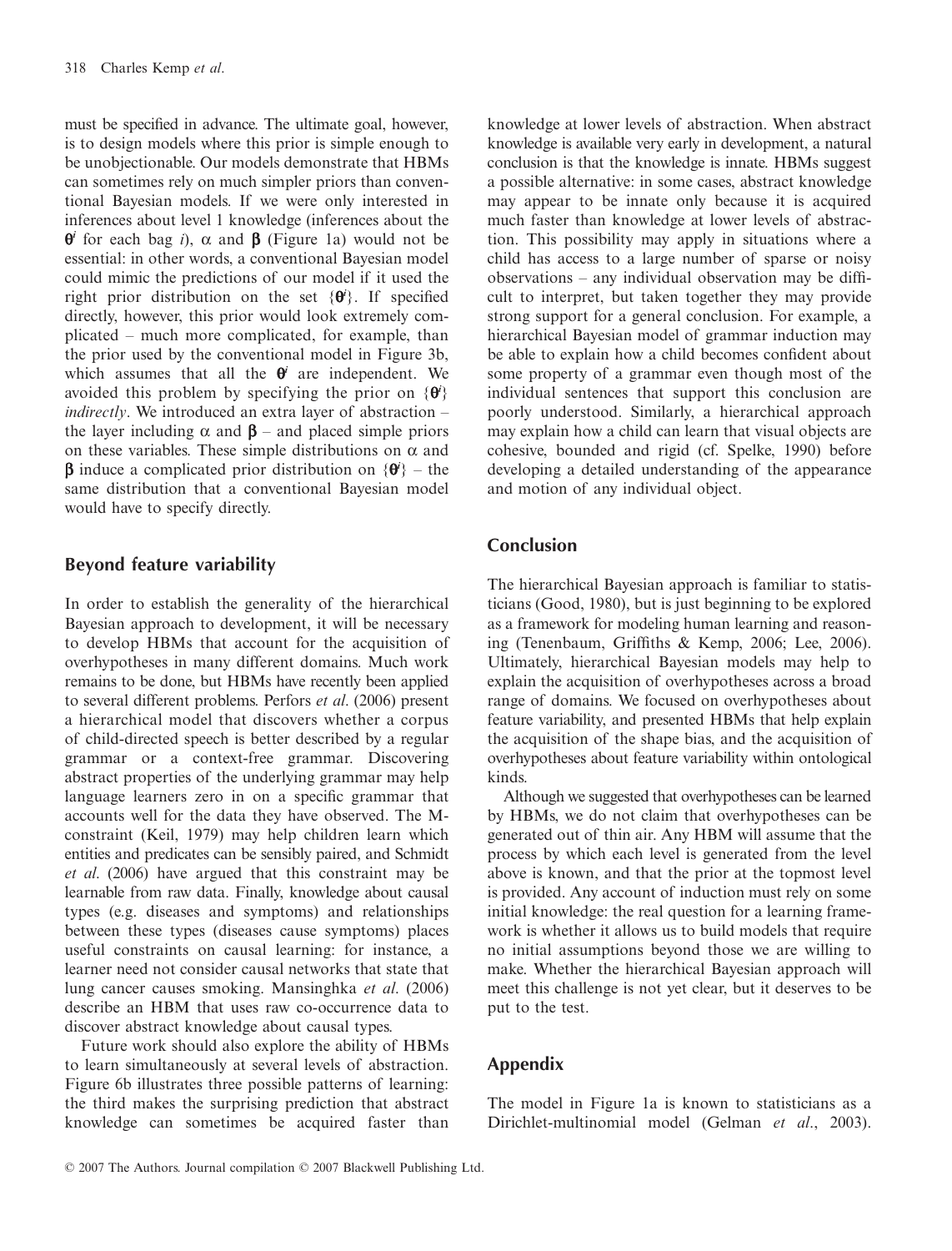Using statistical notation, it can be written as:

$$
\alpha \sim \text{Exponential}(\lambda)
$$

$$
\beta \sim \text{Dirichlet}(1)
$$

$$
\theta' \sim \text{Dirichlet}(\alpha \beta)
$$

$$
y^i | n^i \sim \text{Multinomial}(\theta^i)
$$

where  $n^i$  is the number of observations for bag *i*.

To compute the predictions of this model, we estimate  $p(\alpha, \beta | y)$  using numerical integration or a Markov chain Monte Carlo (MCMC) scheme. Inferences about the  $θ$ <sup>*i*</sup> are computed by integrating out α and **β**:

$$
p(\boldsymbol{\theta}^i | \mathbf{y}) = \int_{\alpha, \boldsymbol{\beta}} p(\boldsymbol{\theta}^i | \alpha, \boldsymbol{\beta}, \mathbf{y}) p(\alpha, \boldsymbol{\beta} | \mathbf{y}) d\alpha d\boldsymbol{\beta}
$$

Our MCMC sampler uses Gaussian proposals on log(α), and proposals for **β** are drawn from a Dirichlet distribution with the current  $\beta$  as its mean. The results in Figure 5 represent averages across 30 Markov chains, each of which was run for 50,000 iterations (1000 were discarded as burn-in). The model predictions in Figures 3, 4 and 6 were computed using numerical integration.

The model in Figure 1b partitions the categories into one or more ontological kinds. Each possible partition can be represented by a vector *z*: the partition in 1b is represented by the vector  $[1, 1, 1, 2, 2, 2]$  which indicates that the first three categories belong to one ontological kind, and the remaining three belong to a second kind. Our prior distribution on *z* is induced by the Chinese Restaurant Process (CRP; Aldous, 1985):

$$
p(z_i = a | z_1, \dots, z_{i-1}) = \begin{cases} \frac{n_a}{i - 1 + \gamma} & n_a > 0\\ \frac{\gamma}{i - 1 + \gamma} & a \text{ is a new kind} \end{cases}
$$

where  $z_i$  is the kind assignment for category *i*,  $n_a$  is the number of categories previously assigned to kind *a*, and  $γ$  is a hyperparameter (we set  $γ = 0.5$ ). This process prefers to assign new categories to kinds which already have many members, and therefore favors partitions that use a small number of kinds.

The entire model in Figure 1b can be written as follows:

$$
z \sim \text{CRP}(\gamma)
$$

$$
\alpha^k \sim \text{Exponential}(\lambda)
$$

$$
\beta^k \sim \text{Dirichlet}(1)
$$

$$
\theta^i \sim \text{Dirichlet}(\alpha^{z_i} \beta^{z_i})
$$

$$
y^i \mid n^i \sim \text{Multinomial}(\theta^i)
$$

If *z* is known, this model reduces to several independent copies of the model in Figure 1a, and model predictions

(including  $p(\mathbf{\Theta}^i | z, y)$ ) can be computed using the techniques already described. Since *z* is unknown, we integrate over this quantity:

$$
p(\mathbf{\Theta}^i \,|\, \mathbf{y}) = \sum_z p(\mathbf{\Theta}^i \,|\, z, \, \mathbf{y}) P(z \,|\, \mathbf{y}).
$$

To compute this sum we use  $P(z | y) \propto P(y | z)P(z)$ , where  $P(z)$  is the CRP prior on *z*. Computing  $P(y | z)$ reduces to the problem of computing several marginal likelihoods

$$
P(\mathbf{y}') = \int_{\alpha,\beta} P(\mathbf{y}' | \alpha, \beta) p(\alpha, \beta) d\alpha d\beta
$$

for the model in Figure 1a. We estimate each of these integrals by drawing 10,000 samples from the prior  $p$ (α, **β**).

#### **Acknowledgements**

We thank two anonymous reviewers for helpful suggestions. This work was supported by the William Asbjornsen Albert Memorial fellowship (CK), a NDSEG graduate fellowship (AP), the Paul E. Newton Career Development Chair (JBT) and the James S. McDonnell Foundation Causal Learning Collaborative Initiative (JBT).

#### **References**

- Ackley, D., Hinton, G., & Sejnowski, T. (1985). A learning algorithm for Boltzmann machines. *Cognitive Science*, **9**, 147–169.
- Aldous, D. (1985). Exchangeability and related topics. In *École d'été de probabilités de Saint-Flour, XIII* − *1983* (pp. 1–198). Berlin: Springer.
- Anderson, J.R. (1991). The adaptive nature of human categorization. *Psychological Review*, **98** (3), 409–429.
- Bloom, P. (2000). *How children learn the meanings of words*. Cambridge, MA: MIT Press.
- Carey, S., & Bartlett, E. (1978). Acquiring a single new word. *Papers and Reports on Child Language Development*, **15**, 17–29.
- Chomsky, N. (1980). *Rules and representations*. Oxford: Basil Blackwell.
- Cohen, L.B. (1998). An information-processing approach to infant perception and cognition. In F. Simion & G. Butterworth (Eds.), *The development of sensory, motor and cognitive capacities in early infancy* (pp. 277–300). Hove, UK: Psychology Press.
- Colunga, E., & Smith, L.B. (2005). From the lexicon to expectations about kinds: a role for associative learning. *Psychological Review*, **112** (2), 347–382.
- Fahlman, S.E., & Lebiere, C. (1990). The cascade-correlation learning architecture. In D.S. Touretzky (Ed.), *Advances in Neural Information Processing Systems 2* (pp. 524–532). San Francisco, CA: Morgan Kaufmann.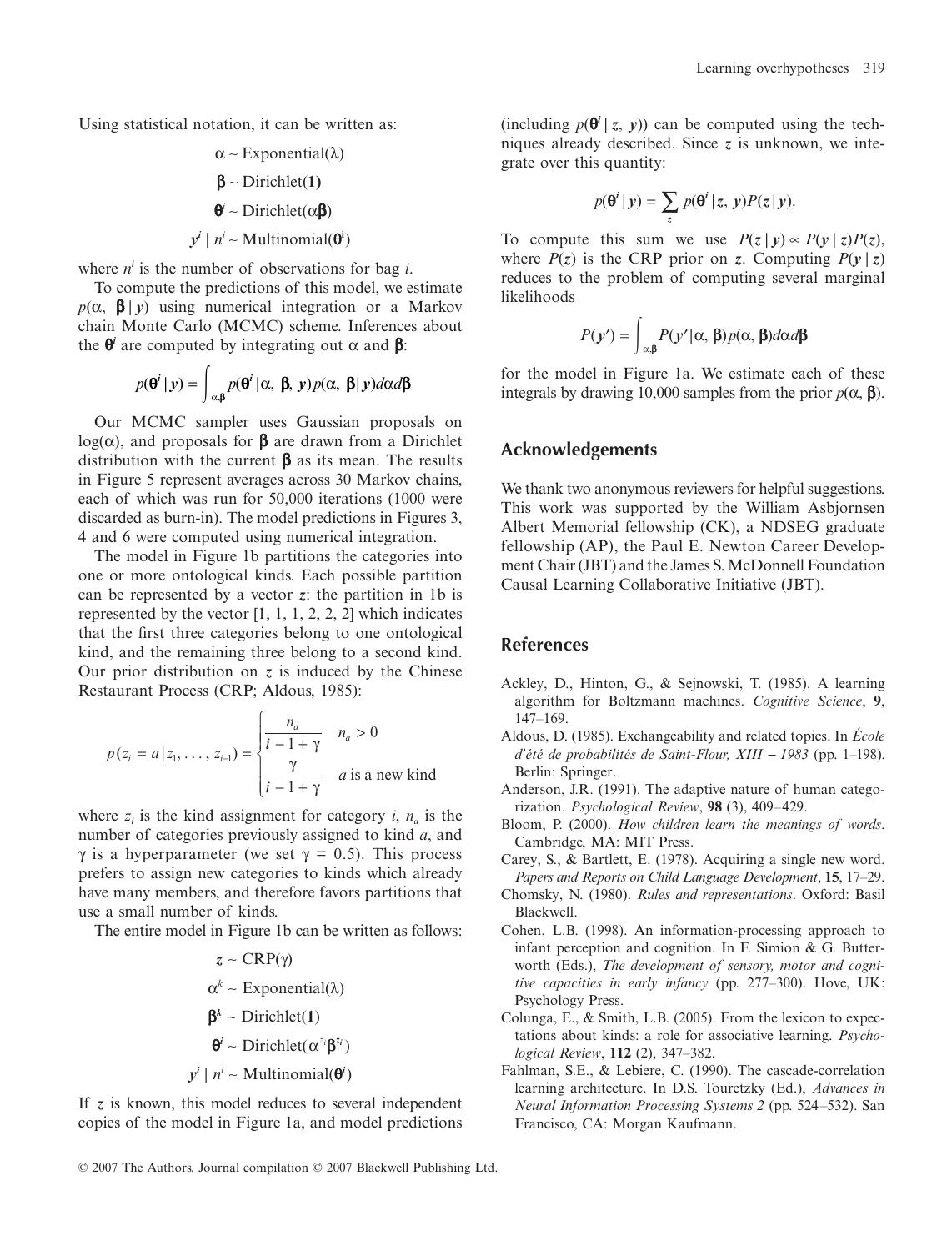- French, R.M., Mareschal, D., Mermillod, M., & Quinn, P.C. (2004). The role of bottom-up processing in perceptual categorization by 3- to 4-month old infants: simulations and data. *Journal of Experimental Psychology: General*, **133** (3), 382–397.
- Gelman, A., Carlin, J.B., Stern, H.S., & Rubin, D.B. (2003). *Bayesian data analysis* (2nd edn.). New York: Chapman & Hall.
- Goldstone, R.L., & Johansen, M.K. (2003). Conceptual development from origins to asymptotes. In D.H. Rakison & L.M. Oakes (Eds.), *Early category and concept development* (pp. 403–418). New York: Oxford University Press.
- Good, I.J. (1980). Some history of the hierarchical Bayesian methodology. In J.M. Bernardo, M.H. DeGroot, D.V. Lindley, & A.F.M. Smith (Eds.), *Bayesian statistics* (pp. 489– 519). Valencia: Valencia University Press.
- Goodman, N. (1955). *Fact, fiction, and forecast*. Cambridge, MA: Harvard University Press.
- Heibeck, T., & Markman, E. (1987). Word learning in children: an examination of fast mapping. *Child Development*, **58**, 1021–1024.
- Imai, M., Gentner, D., & Uchida, N. (1994). Children's theories of word meaning: the role of shape similarity in early acquisition. *Cognitive Development*, **9**, 45–76.
- Jones, S.S., & Smith, L.B. (2002). How children know the relevant properties for generalizing object names. *Developmental Science*, **5** (2), 219–232.
- Jones, S.S., Smith, L.B., & Landau, B. (1991). Object properties and knowledge in early lexical learning. *Child Development*, **62**, 499–516.
- Jusczyk, P.W. (2003). Chunking language input to find patterns. In D.H. Rakison & L.M. Oakes (Eds.), *Early category and concept development* (pp. 17–49). New York: Oxford University Press.
- Karmiloff-Smith, A. (1992). *Beyond modularity*. Cambridge, MA: MIT Press.
- Keil, F.C. (1979). *Semantic and conceptual development*. Cambridge, MA: Harvard University Press.
- Keil, F.C. (1989). *Concepts, kinds, and cognitive development*. Cambridge, MA: MIT Press.
- Keil, F.C. (1998). Cognitive science and the origins of thought and knowledge. In R.M. Lerner (Ed.), *Handbook of child psychology*: *Vol. 1. Theoretical models of human development* (pp. 341–413). New York: Wiley.
- Kemp, C., Perfors, A., & Tenenbaum, J.B. (2004). Learning domain structures. In *Proceedings of the 26th Annual Conference of the Cognitive Science Society* (pp. 672–678). Mahwah, NJ: Lawrence Erlbaum Associates.
- Landau, B., Smith, L.B., & Jones, S.S. (1988). The importance of shape in early lexical learning. *Cognitive Development*, **3**, 299–321.
- Lee, M.D. (2006). A hierarchical Bayesian model of human decision-making on an optimal stopping problem. *Cognitive Science*, **30**, 555–580.
- Macario, J.F., Shipley, E.F., & Billman, D.O. (1990). Induction from a single instance: formation of a novel category. *Journal of Experimental Child Psychology*, **50**, 179–199.
- Madole, K.L., & Cohen, L.B. (1995). The role of object parts in infants' attention to form–function correlations. *Developmental Psychology*, **31** (4), 637–648.
- Mandler, J.M. (2003). Conceptual categorization. In D.H. Rakison & L.M. Oakes (Eds.), *Early category and concept development* (pp. 103–131). New York: Oxford University Press.
- Mandler, J.M., & McDonough, L. (1993). Concept formation in infancy. *Cognitive Development*, **8**, 291–318.
- Mansinghka, V.K., Kemp, C., Tenenbaum, J.B., & Griffiths, T.L. (2006). Structured priors for structure learning. In *Proceedings of the 22nd Conference on Uncertainty in Artificial Intelligence* (UAI). Arlington, VA: AUAI Press.
- Marr, D. (1982). *Vision*. San Francisco, CA: W.H. Freeman.
- Medin, D., & Ortony, A. (1989). Psychological essentialism. In S. Vosniadou & A. Ortony (Eds.), *Similarity and analogical reasoning* (pp. 179–195). Cambridge: Cambridge University Press.
- Milch, B., Marthi, B., Russell, S., Sontag, D., Ong, D.L., & Kolobov, A. (2005). BLOG: probabilistic models with unknown objects. In *Proceedings of the 19th International Joint Conference on Artificial Intelligence* (pp. 1352–1359). Denver, CO: Professional Book Center.
- Nisbett, R.E., Krantz, D.H., Jepson, C., & Kunda, Z. (1983). The use of statistical heuristics in everyday inductive reasoning. *Psychological Review*, **90** (4), 339–363.
- Perfors, A., Tenenbaum, J.B., & Regier, T. (2006). Poverty of the stimulus? A rational approach. In *Proceedings of the 28th Annual Conference of the Cognitive Science Society*. Mahwah, NJ: Lawrence Erlbaum Associates.
- Piaget, J., & Inhelder, B. (1969). *The psychology of the child*. New York: Basic Books.
- Quine, W.V.O. (1960). *Word and object*. Cambridge, MA: MIT Press.
- Rips, L.J. (1989). Similarity, typicality, and categorization. In S. Vosniadou & A. Ortony (Eds.), *Similarity and analogical reasoning* (pp. 21–59). Cambridge: Cambridge University Press.
- Rogers, T.T., & McClelland, J.L. (2004). *Semantic cognition: A Parallel Distributed Processing approach*. Cambridge, MA: MIT Press.
- Samuelson, L. (2002). Statistical regularities in vocabulary guide language acquisition in connectionist models and 15–20-month-olds. *Developmental Psychology*, **38** (6), 1016– 1037.
- Samuelson, L., & Smith, L.B. (1999). Early noun vocabularies: do ontology, category structure and syntax correspond? *Cognition*, **73**, 1–33.
- Schmidt, L.A., Kemp, C., & Tenenbaum, J.B. (2006). Nonsense and sensibility: discovering unseen possibilities. In *Proceedings of the 28th Annual Conference of the Cognitive Science Society*. Mahwah, NJ: Lawrence Erlbaum Associates.
- Shipley, E.F. (1993). Categories, hierarchies and induction. *Psychology of Learning and Motivation*, **30**, 265–301.
- Shultz, T.R. (2003). *Computational developmental psychology*. Cambridge, MA: MIT Press.
- Smith, L.B., Jones, S.S., & Landau, B. (1996). Naming in young children: a dumb attentional mechanism? *Cognition*, **60**, 143–171.

<sup>© 2007</sup> The Authors. Journal compilation © 2007 Blackwell Publishing Ltd.